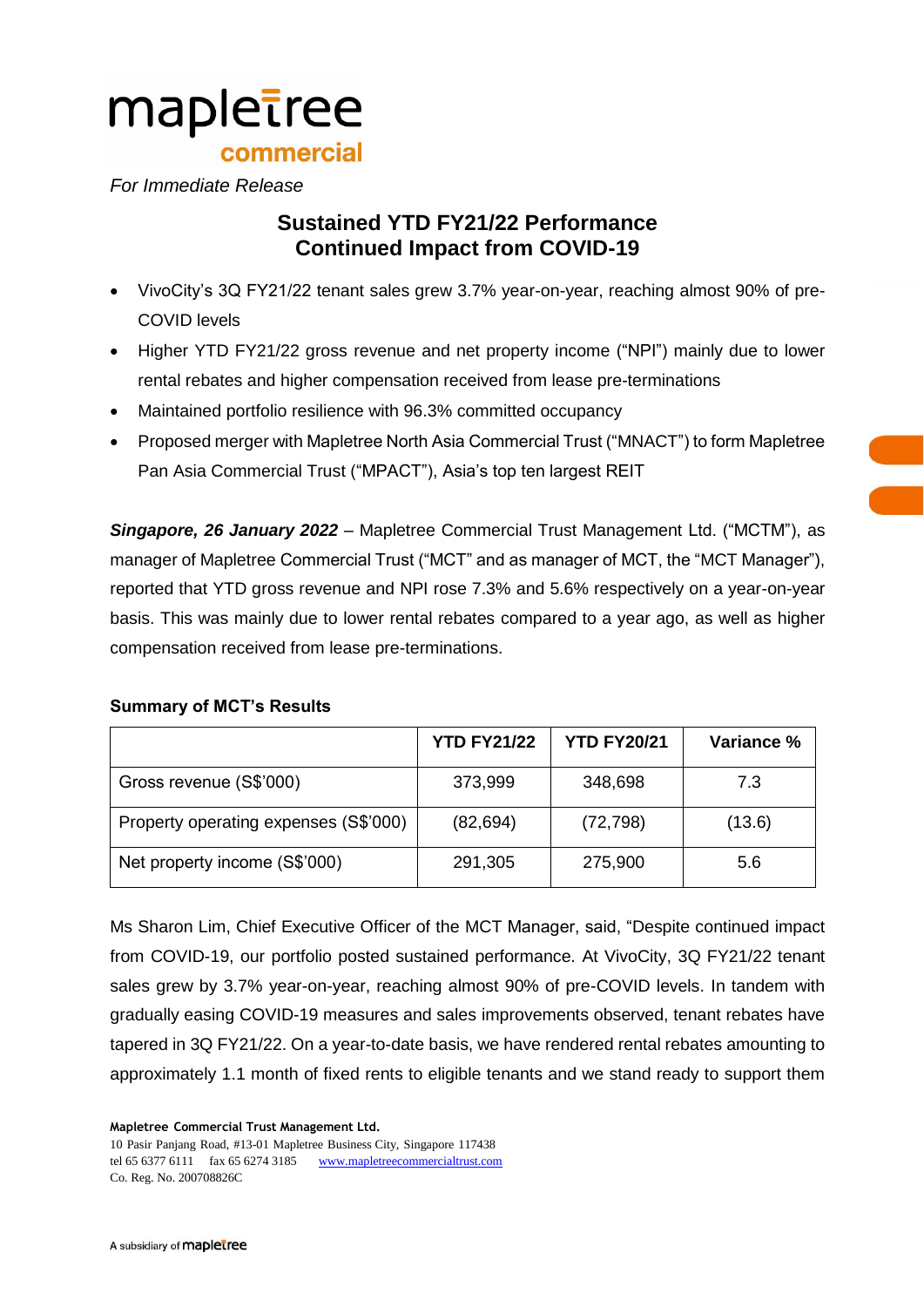where warranted. Notwithstanding the emergence of the Omicron variant and fluidity of the COVID-19 situation, we remain hopeful of an imminent recovery given the country's high vaccination rate and relaxation of work-from-home requirements since the start of 2022. We will continue to work towards further strengthening the portfolio's performance, and seize opportunities to position MCT for the eventual upturn."

Commenting on MCT's proposed merger with MNACT (the "Merger") to create MPACT, Ms Lim said, "Nearly every REIT has been focused on growing through the acquisition of assets. When we consider MCT's long-term growth profile, we believe that the key is to add a platform with scale and reach in Pan Asia. The Merger is undoubtedly a big step, but a transformative one that will put MCT on the best path forward. Financially, MCT Unitholders can immediately enjoy DPU and NAV accretion. Strategically, this is an exceptional opportunity to combine MCT's strength and MNACT's growth."

"Subject to Unitholders' approval, we have a post-merger plan to pursue a proactive strategy to fully realise the benefits of the Merger and crystallise MPACT's position as the proxy to Asia's long-term rise. The immediate focus will be on harnessing the best of both teams to capitalise on market recovery. The enlarged scale and stronger financial muscles will enable MPACT to undertake capital recycling opportunities, take on value-enhancing asset enhancement and development initiatives, and pursue larger acquisitions in Asia's key gateway markets. All these will be firmly rooted to a prudent capital management approach that prioritises resilience for the vehicle. We are thus confident that by coming together as MPACT, we can be even more successful in driving DPU growth, and delivering sustainable value and return for all unitholders."

#### **OPERATIONAL PERFORMANCE**

Portfolio NPI for YTD FY21/22 was up 5.6% year-on-year to S\$291.3 million, with a 77.9% NPI margin. As at 31 December 2021, the committed occupancy of the portfolio was 96.3%.

## **Healthy Performance at VivoCity**

Various COVID-19 restrictions continued to be in place throughout the quarter. Largely driven by strong festive spending and some relaxation of measures from November 2021, 3Q FY21/22 tenant sales improved by 3.7% year-on-year, reaching almost 90% of pre-COVID levels. Recovery in tenant sales has outpaced shopper traffic throughout YTD FY21/22, with tenant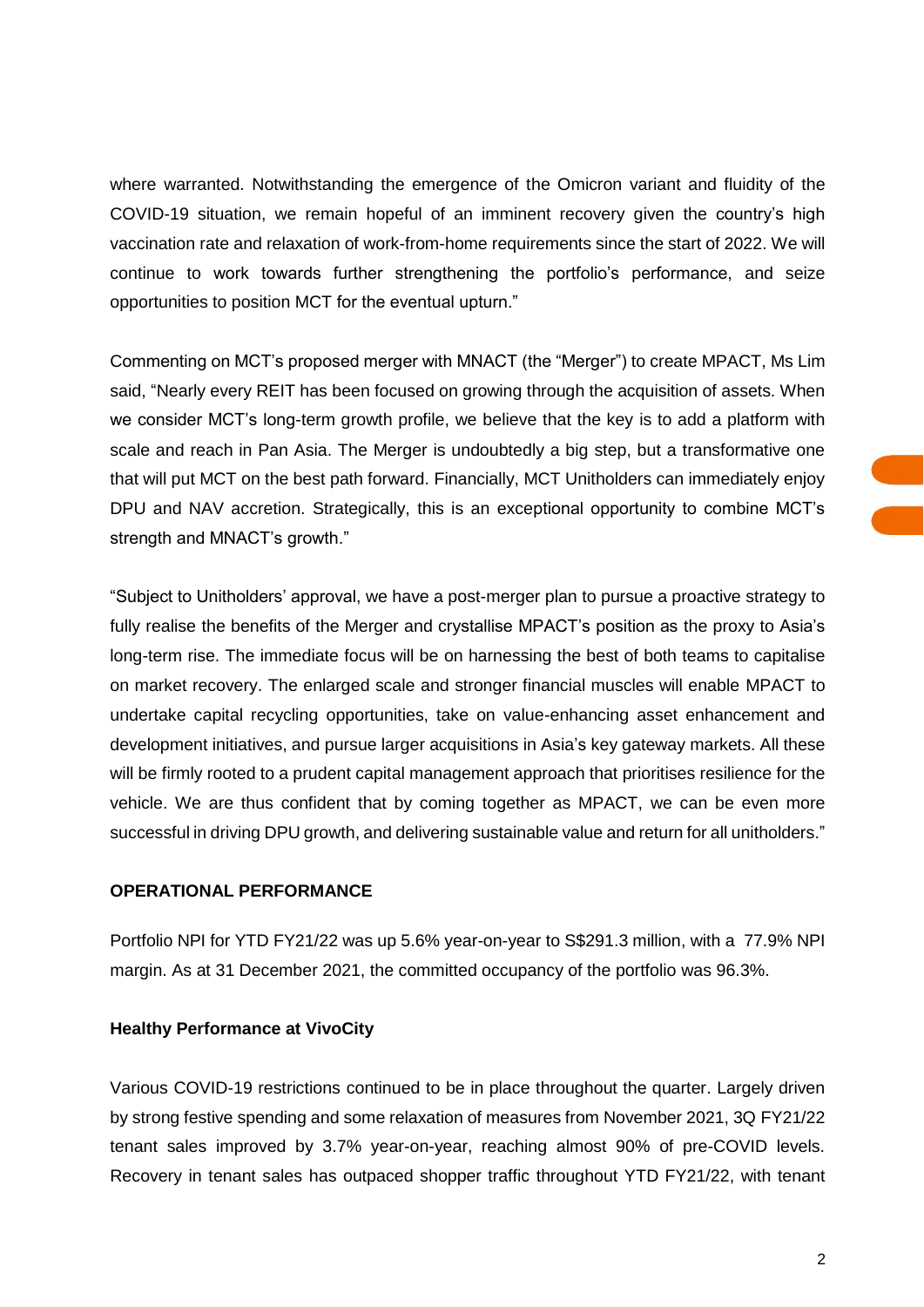sales growing by 17.8% year-on-year as compared to shopper traffic growing by 10.2% yearon-year.

As at 31 December 2021, VivoCity was 98.9% committed.

## **Office/Business Park Assets**

YTD FY21/22 gross revenue from the office/business park assets was 3.3% higher as compared to YTD FY20/21. This was driven by higher year-on-year contribution from MBC, mTower and Bank of America Merrill Lynch HarbourFront ("MLHF"). NPI for the same period was 2.1% higher on a year-on-year basis.

Progress continued to be made in backfilling mTower, resulting in its committed occupancy improving to 87.6% (as at 31 December 2021) from 80.4% (as at 30 September 2021). The majority of mTower's vacancy was due to the negotiated pre-termination of a lease, and the compensation received in 2Q FY21/22 was able to provide more than a year's cover for it. As at 31 December 2021, MBC and Mapletree Anson reported 96.7% and 95.9% committed occupancy respectively while MLHF continued to enjoy full occupancy.

### **CAPITAL MANAGEMENT**

MCT continues to stay disciplined and prudent in managing its balance sheet. As at 31 December 2021, the debt maturity profile remained well-distributed with no more than 24% of debt due in any financial year. More than S\$400 million of cash and undrawn committed facilities have been put in place to ensure ample financial liquidity to meet working capital and financial obligations.

As at 31 December 2021, the average term to maturity of debt was 3.5 years and the aggregate leverage was 34.1%. Approximately 75.3% of the total debt of S\$3,014.0 million was fixed by way of fixed rate debt or interest rate swaps. As at 31 December 2021, the weighted average all-in cost of debt was 2.39% per annum and the interest coverage ratio was approximately 4.8 times on a 12-month trailing basis.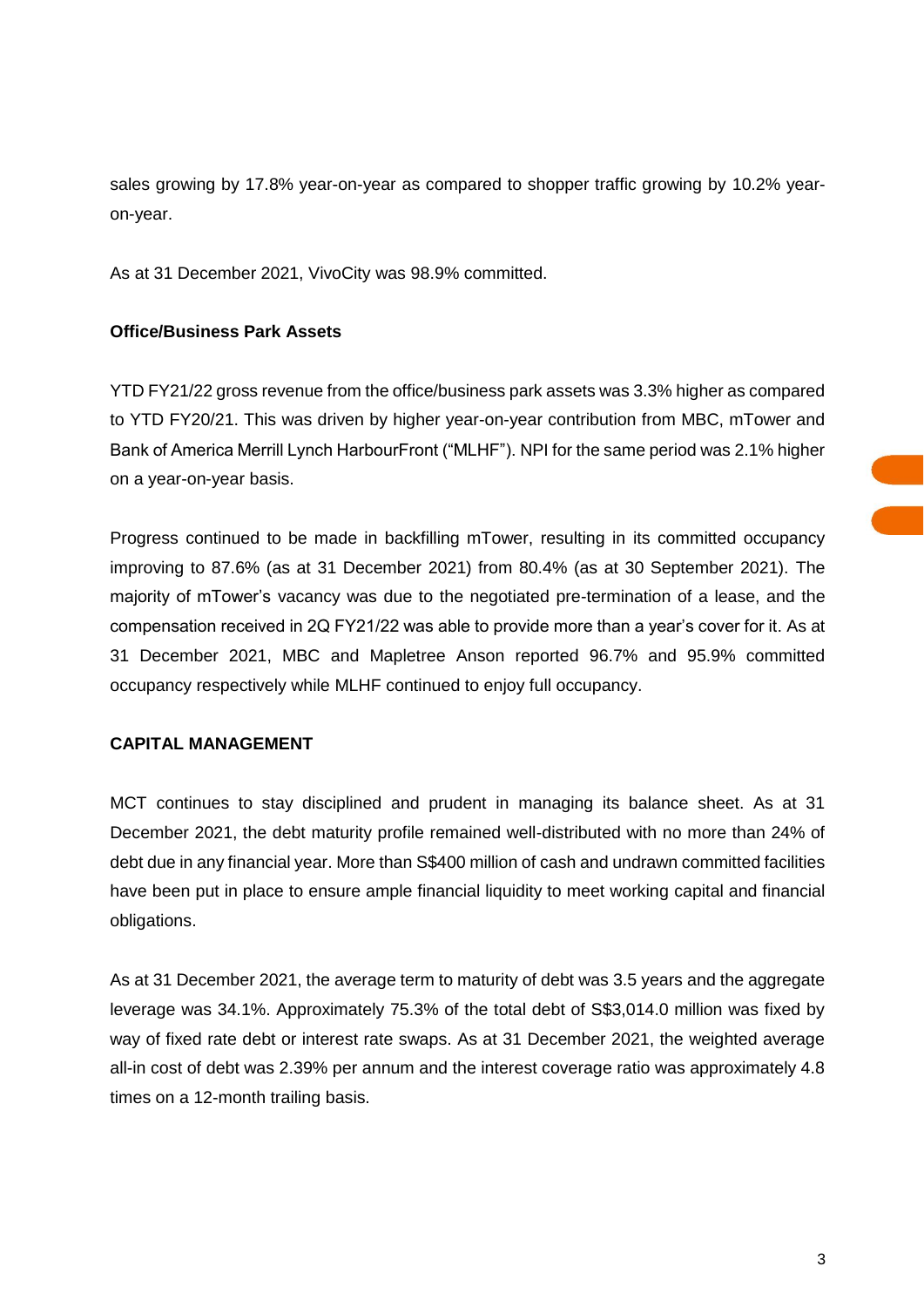#### **Proposed Merger with MNACT**

 $\overline{a}$ 

On 31 December 2021, MCT announced a proposed merger with MNACT to form MPACT, a flagship commercial REIT positioned to be the proxy to key gateway markets of Asia. The Merger will be effected by a trust scheme of arrangement with MCT acquiring all MNACT Units in exchange for new units in MCT ("MCT Units") or a combination of cash and MCT Units.

With a market capitalisation of approximately  $S$10.5$  billion<sup>1</sup> post-merger, MPACT is expected to become Asia's top ten largest REIT. It will hold a diversified and high quality portfolio of 18 commercial assets across Singapore, China, Hong Kong SAR, Japan and South Korea, with assets under management ("AUM") of approximately S\$17.1 billion<sup>2</sup>.

To demonstrate its commitment and support to the Merger and growth of the Merged Entity, the MCT Manager (with the support of MIPL, which owns 100.0% of the MCT Manager and is the Sponsor of both MCT and MNACT) has waived its acquisition fees entitlement under the deed of trust constituting MCT dated 25 August 2005 (as amended) (the "MCT Trust Deed"). In addition, the Sponsor has provided an undertaking to receive its Scheme Consideration in 100.0% Consideration Units. Following the Merger, MIPL will hold approximately 36.1%<sup>3</sup> of the total issued units in the Merged Entity. To better align interests with unitholders, it is also intended that the management fee structure of the Merged Entity is to be pegged to distributable income and DPU growth.

Subject to, among other things, approvals by MCT and MNACT Unitholders and the Singapore Court, the Merger (including the delisting of MNACT) is currently expected to complete by 1H FY22/23. Please refer to the respective announcement(s), press release(s) and investor presentation(s) for more information on the Merger.

#### **<End>**

<sup>1</sup> Illustrative market capitalisation of the Merged Entity is calculated based on the scheme issue price of S\$2.0039 and the pro forma total number of units outstanding for the Merged Entity of 5,217.8 million as at the Last Trading Date, assuming all MNACT Unitholders except for Mapletree Investments Pte Ltd ("MIPL" or the "Sponsor") elect to receive the Cash-and-Scrip Consideration. Assuming all MNACT Unitholders elect to receive the Scrip-Only Consideration, the market capitalisation for Merged Entity would be S\$10.9 billion.

<sup>2</sup> AUM based on the latest available independent valuations. MCT's AUM is based on MCT's valuation as of 30 September 2021 and MNACT's AUM is based on MNACT's valuation as of 31 October 2021.

The Sponsor's stake in the Merged Entity is calculated based on the pro forma total number of units outstanding for the Merged Entity of 5,217.8 million as at the Last Trading Date, assuming all MNACT Unitholders except for MIPL elect to receive the Cash-and-Scrip Consideration. Assuming all MNACT Unitholders elect to receive the Scrip-Only Consideration, the Sponsor's stake in the Merged Entity would be 34.7%.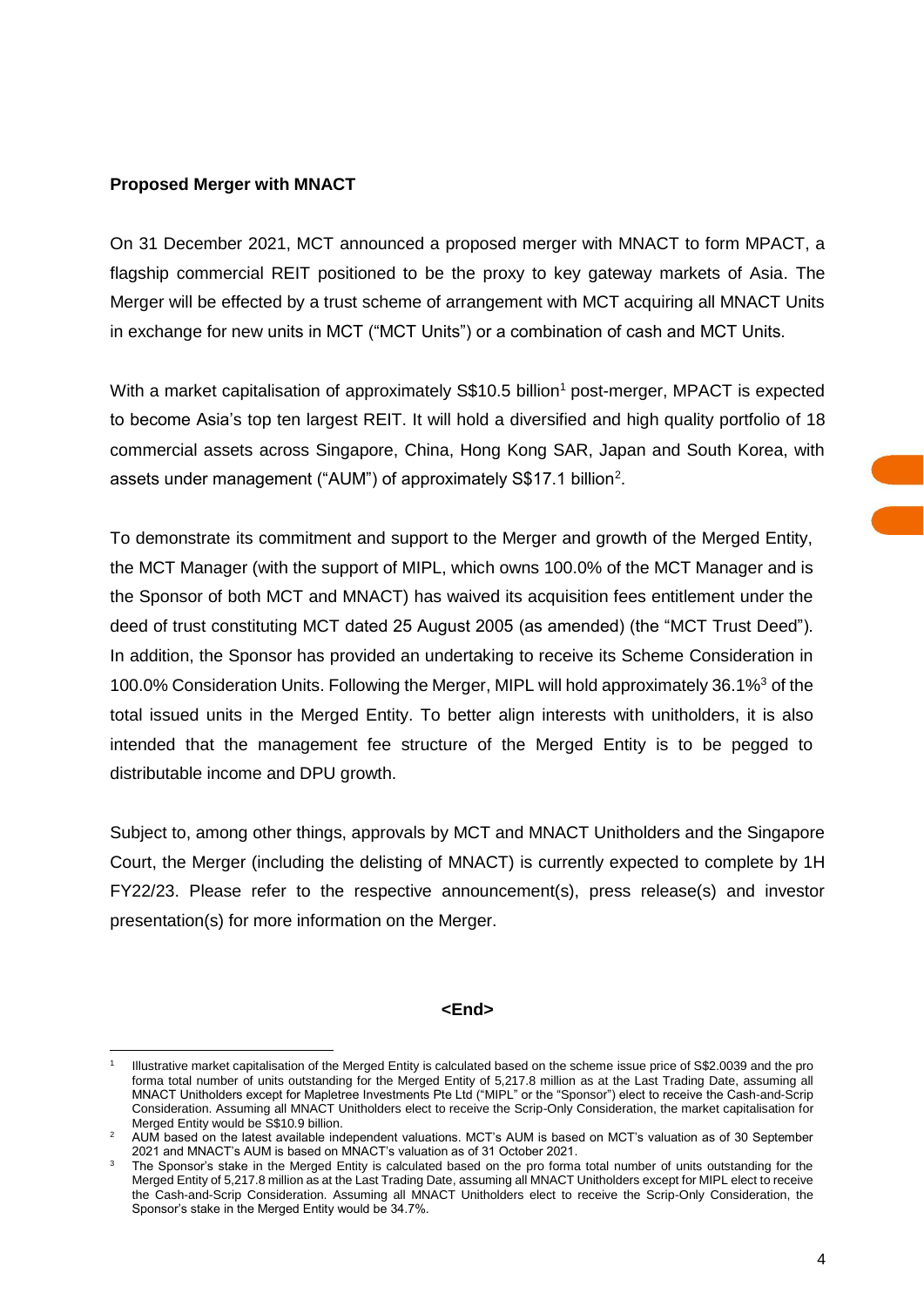#### **About Mapletree Commercial Trust**

Mapletree Commercial Trust ("MCT") is a Singapore-focused real estate investment trust ("REIT") that invests on a long-term basis, directly or indirectly, in a diversified portfolio of income-producing real estate used primarily for office and/or retail purposes, whether wholly or partially, in Singapore, as well as real estate related assets. MCT's portfolio comprises VivoCity, MBC, mTower, Mapletree Anson and MLHF. These five assets have a total NLA of 5.0 million square feet with a total value of S\$8.8 billion.

For more information, please visit [www.mapletreecommercialtrust.com.](http://www.mapletreecommercialtrust.com/)

#### **About the MCT Manager – Mapletree Commercial Trust Management Ltd.**

MCT is managed by Mapletree Commercial Trust Management Ltd. ("the "MCT Manager"), a wholly-owned subsidiary of Mapletree Investments Pte Ltd.. The MCT Manager's main responsibility is to manage MCT's assets and liabilities for the benefit of the unitholders of MCT ("Unitholders"). The MCT Manager is also responsible for setting the strategic direction of MCT on the acquisition, divestment and/or enhancement of assets of MCT in accordance with its stated investment strategy. The MCT Manager's key objectives are to provide the Unitholders with an attractive rate of return on their investment through regular and relatively stable distributions and to achieve long-term growth in DPU and net asset value per Unit, with an appropriate capital structure for MCT.

#### **About the Sponsor – Mapletree Investments Pte Ltd**

Mapletree Investments Pte Ltd ("MIPL") is a leading real estate development, investment, capital and property management company headquartered in Singapore. Its strategic focus is to invest in markets and real estate sectors with good growth potential. By combining its key strengths, the Group has established a track record of award-winning projects, and delivers consistent and high returns across real estate asset classes.

As at 31 March 2021, MIPL has assets under management of S\$66.3 billion, comprising office, retail, logistics, industrial, data centre, residential, and lodging properties. The Group manages four Singapore-listed REITs and seven private equity real estate funds, which hold a diverse portfolio of assets in Asia Pacific, Europe, the United Kingdom ("UK") and the United States ("US").

The Group's assets are located across 13 markets globally, namely Singapore, Australia, Canada, China, Europe, Hong Kong SAR, India, Japan, Malaysia, South Korea, the UK, the US and Vietnam. To support its global operations, MIPL has established an extensive network of offices in these countries.

For more information, please visit [www.mapletree.com.sg.](http://www.mapletree.com.sg/)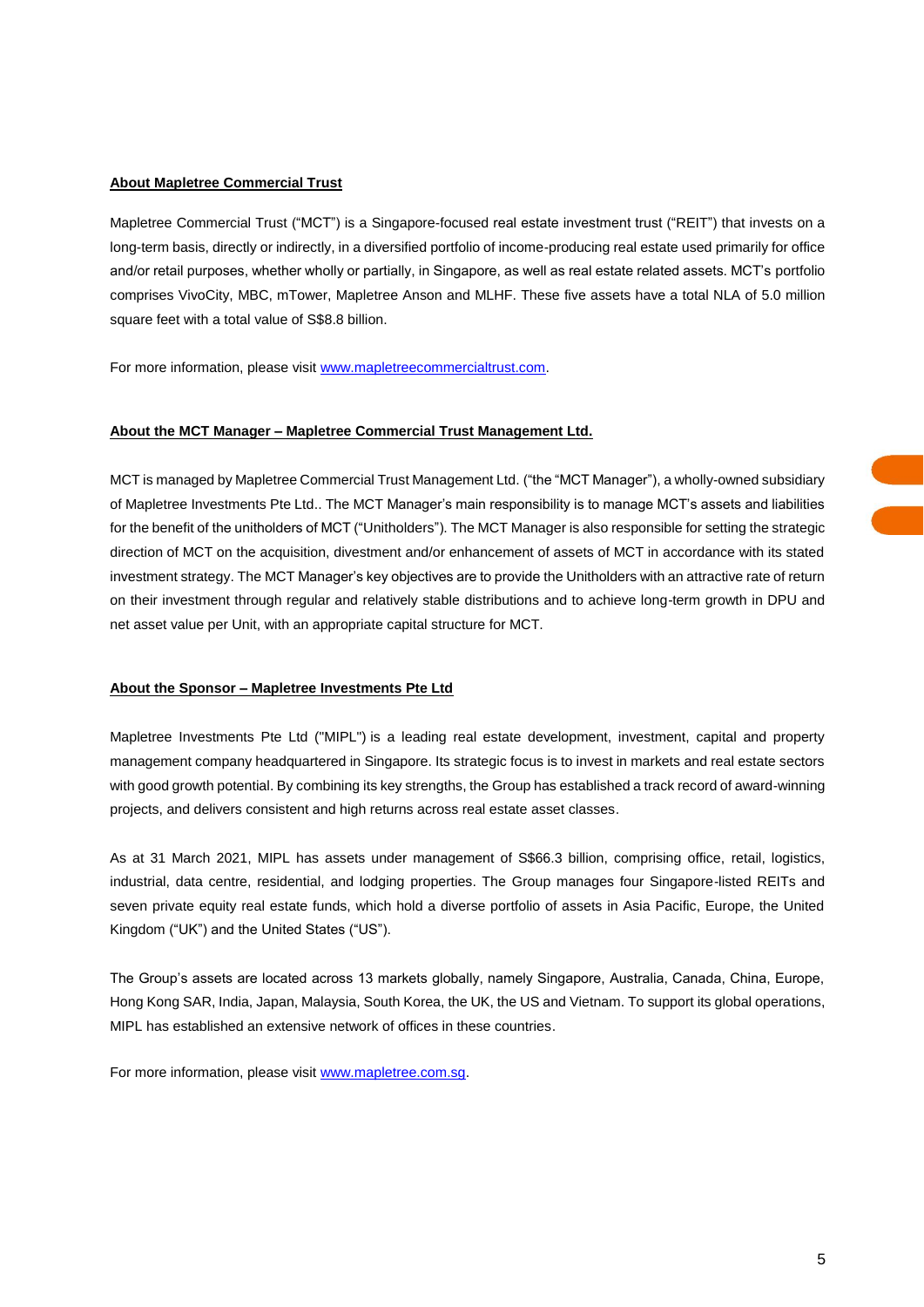#### **RESPONSIBILITY STATEMENT**

## **Mapletree Commercial Trust Management Ltd. (as manager of Mapletree Commercial Trust) ("MCT Manager")**

The directors of the MCT Manager (including those who may have delegated detailed supervision of this press release) have taken all reasonable care to ensure that the facts stated and opinions expressed in this press release which relate to MCT and/or the MCT Manager are fair and accurate and that there are no other material facts not contained in this press release the omission of which would make any statement in this press release misleading. The directors of the MCT Manager jointly and severally accept responsibility accordingly.

Where any information has been extracted or reproduced from published or otherwise publicly available sources or obtained from a named source, the sole responsibility of the directors of the MCT Manager has been to ensure through reasonable enquiries that such information is accurately extracted from such sources or, as the case may be, reflected or reproduced in this press release.

#### **IMPORTANT NOTICE**

This release is for information only and does not constitute an offer or solicitation of an offer to sell or invitation to subscribe for or acquire any units in Mapletree Commercial Trust ("MCT", and the units in MCT, the "Units").

The past performance of MCT and Mapletree Commercial Trust Management Ltd., in its capacity as manager of MCT (the "MCT Manager"), is not indicative of the future performance of MCT and the MCT Manager. The value of the units in MCT (the "Units") and the income derived from them may fall as well as rise. The Units are not obligations of, deposits in, or guaranteed by, the MCT Manager or any of its affiliates.

An investment in the Units is subject to investment risks, including the possible loss of the principal amount invested. Investors have no right to request the MCT Manager to redeem their Units while the Units are listed. It is intended that unitholders of MCT (the "Unitholders") may only deal in their Units through trading on Singapore Exchange Securities Trading Limited (the "SGX-ST"). Listing of the Units on SGX-ST does not guarantee a liquid market for the Units.

This release may also contain forward-looking statements that involve assumptions, risks and uncertainties. Actual future performance, outcomes and results may differ materially from those expressed in forward-looking statements as a result of a number of risks, uncertainties and assumptions. Representative examples of these risks, uncertainties and assumptions include (without limitation) general industry and economic conditions, interest rate trends, cost of capital and capital availability, competition from other developments or companies, shifts in expected levels of occupancy rate, property rental income, charge out collections, changes in operating expenses (including employee wages, benefits and training costs), property expenses, governmental and public policy changes and the continued availability of financing in the amounts and the terms necessary to support future business. Neither MCT nor the MCT Manager undertakes any obligation to update publicly or revise any forward-looking statements.